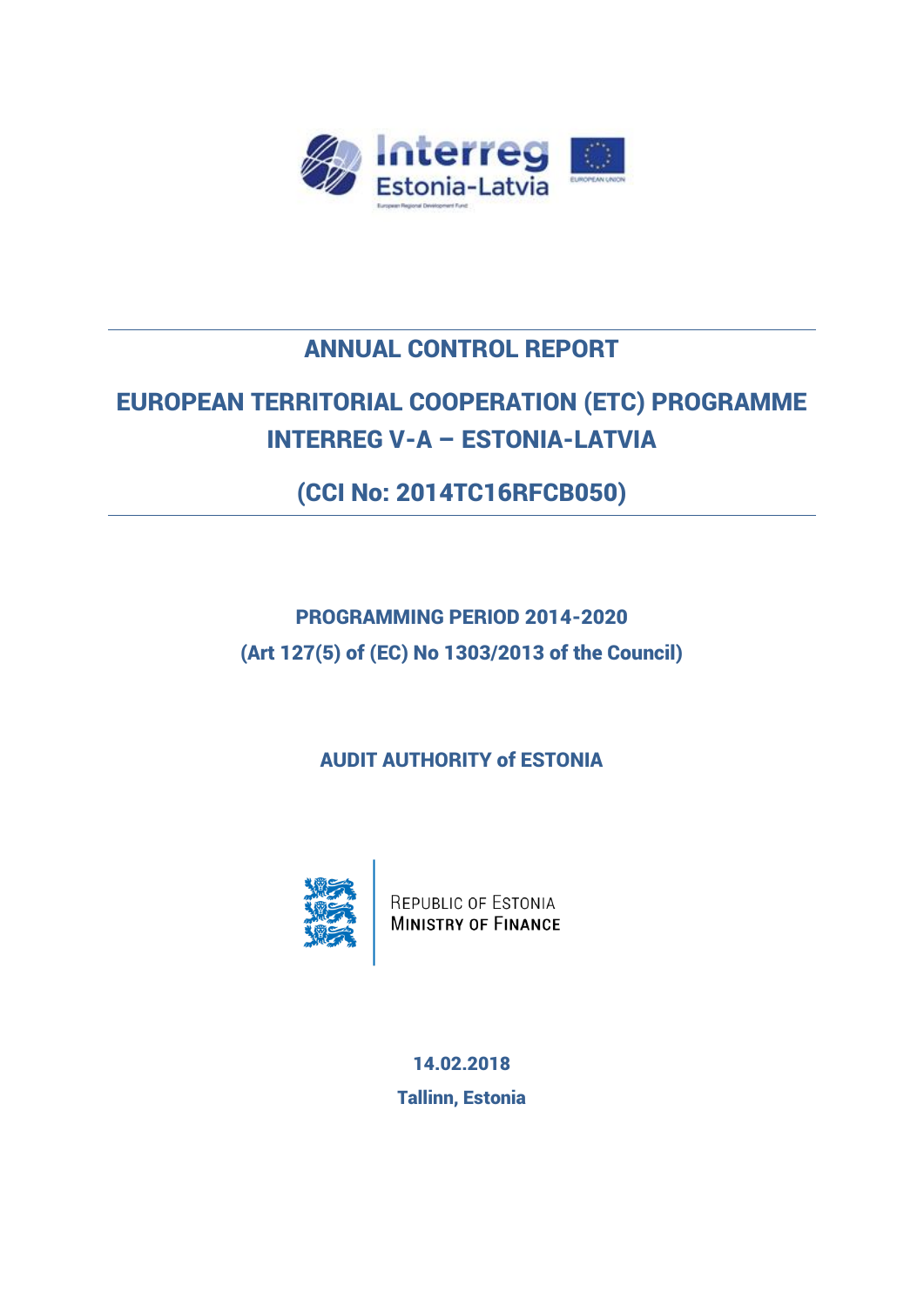### 1. Introduction

#### 1.1 Identification of the responsible Audit Authority and other bodies that have been involved in preparing the report.

The tasks of the Audit Authority of the European Territorial Cooperation Funds (hereinafter as the ETC) are appointed to the Ministry of Finance of Estonia with the § 11 (1) of the 2014-2020 Structural Assistance Act from 4th of June 2014. With the decree of the Minister of Finance, the tasks of the Audit Authority are delegated to the Financial Control Department of the Ministry of Finance, which is also responsible for auditing the general structural funds.

According to the § 11 (2) of the 2014-2020 Structural Assistance Act the Audit Authority shall perform the functions of an Audit Authority provided for in Common Provisions Regulation (Regulation (EU) No 1303/2013 of the European Parliament and of the Council of 17<sup>th</sup> of December 2013 (hereinafter as the CPR), 2014-2020 Structural Assistance Act and the legislation issued on the basis thereof.

By carrying out the audit activities the Audit Authority is assisted by the Group of Auditors (hereinafter as the GoA). The Ministry of Environmental Protection and Regional Development of the Republic of Latvia accepted the offer of forming the GoA with the Ministry of Finance of Estonia in their letter No 8-11/2037 from the  $11<sup>th</sup>$  of March, 2016.

However, the Financial Control Department of the Ministry of Finance is ultimately responsible for drawing up, monitoring and updating the Annual Control Report.

The Annual Control Report is compiled pursuant to the procedures and requirements of the European Commission, considering the model for Annual Control Report.

#### 1.2 Reference period (i.e. the accounting year).

The Annual Control Report is compiled for the reference period from 1<sup>st</sup> of July 2016 until 30<sup>th</sup> of June 2017.

#### 1.3 Audit period (during which the audit work took place).

The Annual Control Report takes into account the audit work carried out during the year 2017.

#### 1.4 Identification of the operational programme(s) covered by the report and of its/their Managing and Certifying Authorities.

The Annual Control Report covers the Estonia-Latvia programme financed from the ERF (CCI No 2014TC16RFCB050). The programme is implemented according to the principles of ETC programmes.

Estonia and Latvia have set up a joint implementation structure for the Estonia-Latvia programme in Estonia.

As stated in the letter No 9.2-13.5.11/12744 of the 18<sup>th</sup> of November 2016 of the Managing Authority to the European Commission, the Cross-Border Programmes Implementation Unit of the Ministry of Finance of Estonia is designated as the Managing Authority that also performs the functions of the Certifying Authority.

This designation was based on the 2014-2020 Structural Assistance Act § 53 and Statute of the Ministry of Finance of Estonia. It became effective as of the 14th of November 2016.

#### 1.5 Description of the steps taken to prepare the report and to draw the audit opinion.

The Annual Control Report has been compiled on the basis of the audit work done by the Audit Authority and other relevant information available to the Audit Authority.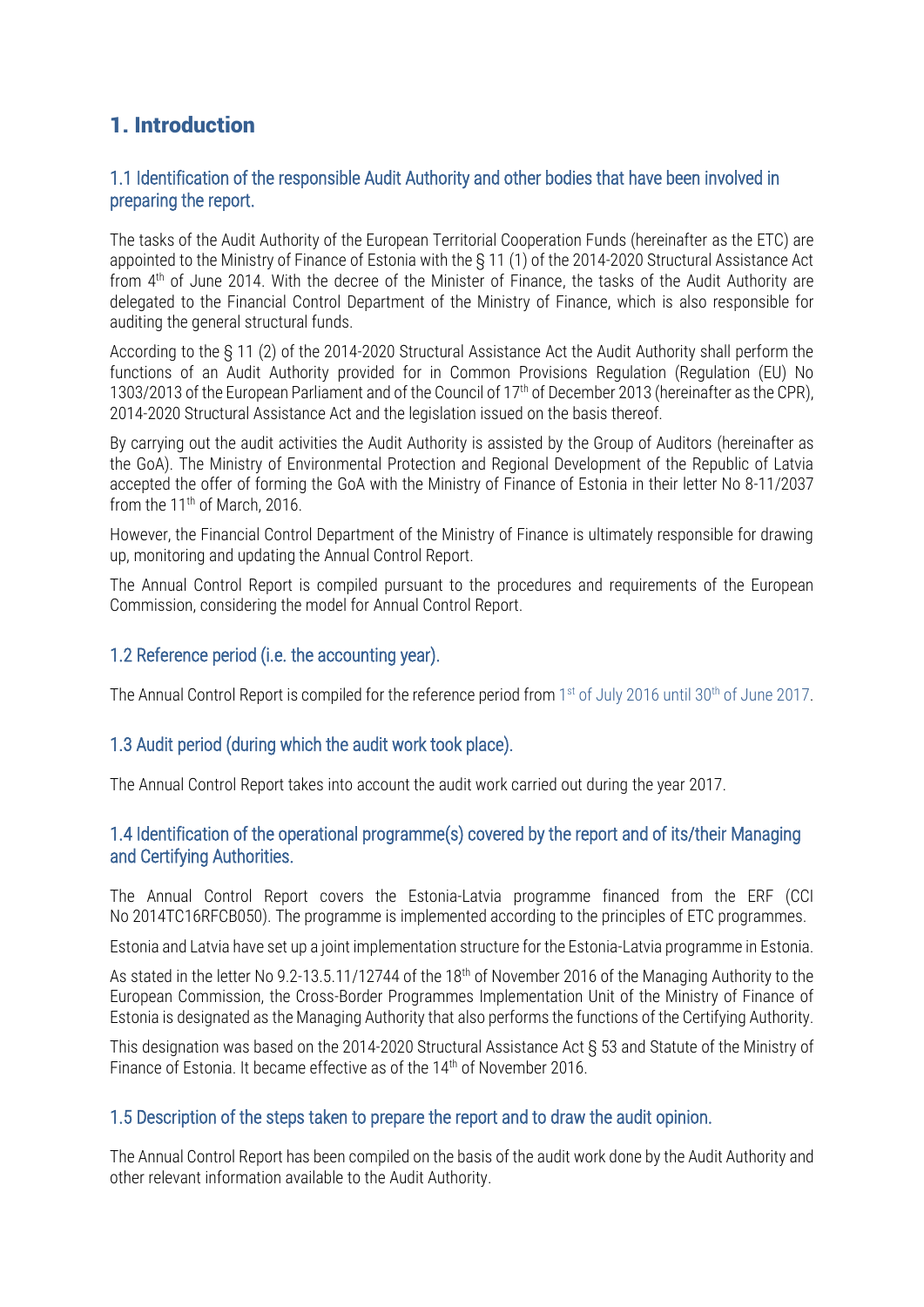To prepare the Annual Control Report, the Audit Authority has taken the following steps:

- The Audit Authority has carried out audits on the functioning of the management and control systems of the Estonia-Latvia programme in 3 parts: project evaluation and selection process; functioning of the electronic monitoring system eMS; and the procedures of the Certifying Authority (the last one not finalized at the time);
- The Audit Authority has audited the expenditure declared to the Commission as well as the respective accounts of the Estonia-Latvia Programme;
- The Audit Authority has examined the Description of Management and Control Systems of the Programme as composed by the Managing Authority to review the changes made to the systems;
- The Audit Authority has reviewed the annual summary compiled by the Managing Authority and verified the conclusions made by them, taking into account that the opinion of the Managing Authority on the functioning of the system coincides with the opinion of the Audit Authority;
- If needed, additional information was asked from the Managing Authority.

### 2. Significant changes in management and control systems

The Audit Authority as the Independent Audit Body has carried out a number of systems audits that have affected the management and control systems of the programme. Please see "Section 4. Systems audits" for more information.

Also, the Audit Authority has monitored the implementation of the programme and the programme's bodies' activities by attending the meetings of the Monitoring Committee, where all changes or planned changes of the management and control systems were discussed.

In the Audit Authority's opinion the most significant change so far has been the implementation of the sample based financial control procedures starting from 2018. The simplified procedure has also been discussed with the Audit Authority and the Audit Authority has had the possibility to point out any inherent risks where needed.

However, the Audit Authority has been involved to the process as an independent consultant and no audit procedures have been carried out. Therefore, the new procedure will also be audited during the next systems audit of the financial control which will be carried out in the first half of 2018 in co-operation with Latvian auditors (the GoA members from Latvia).

### 3. Changes to the audit strategy

The audit strategy has been compiled and the principles of planning, implementing and reporting of the audit activities set.

The audit strategy is based on the requirements set with the article 7(1) and Annex VII of the Commission Implementing Regulation (EU) No 2015/207 and Commission guidance on audit strategy.

The audit strategy is coordinated with the GoA and updated annually or if necessary until 2024.

The audit strategy was reviewed in August 2017 for the annual co-ordination meeting with the EC, but no major changes were made. No other changes have been made since then, except the audit work plan which has been updated in respect of the following years.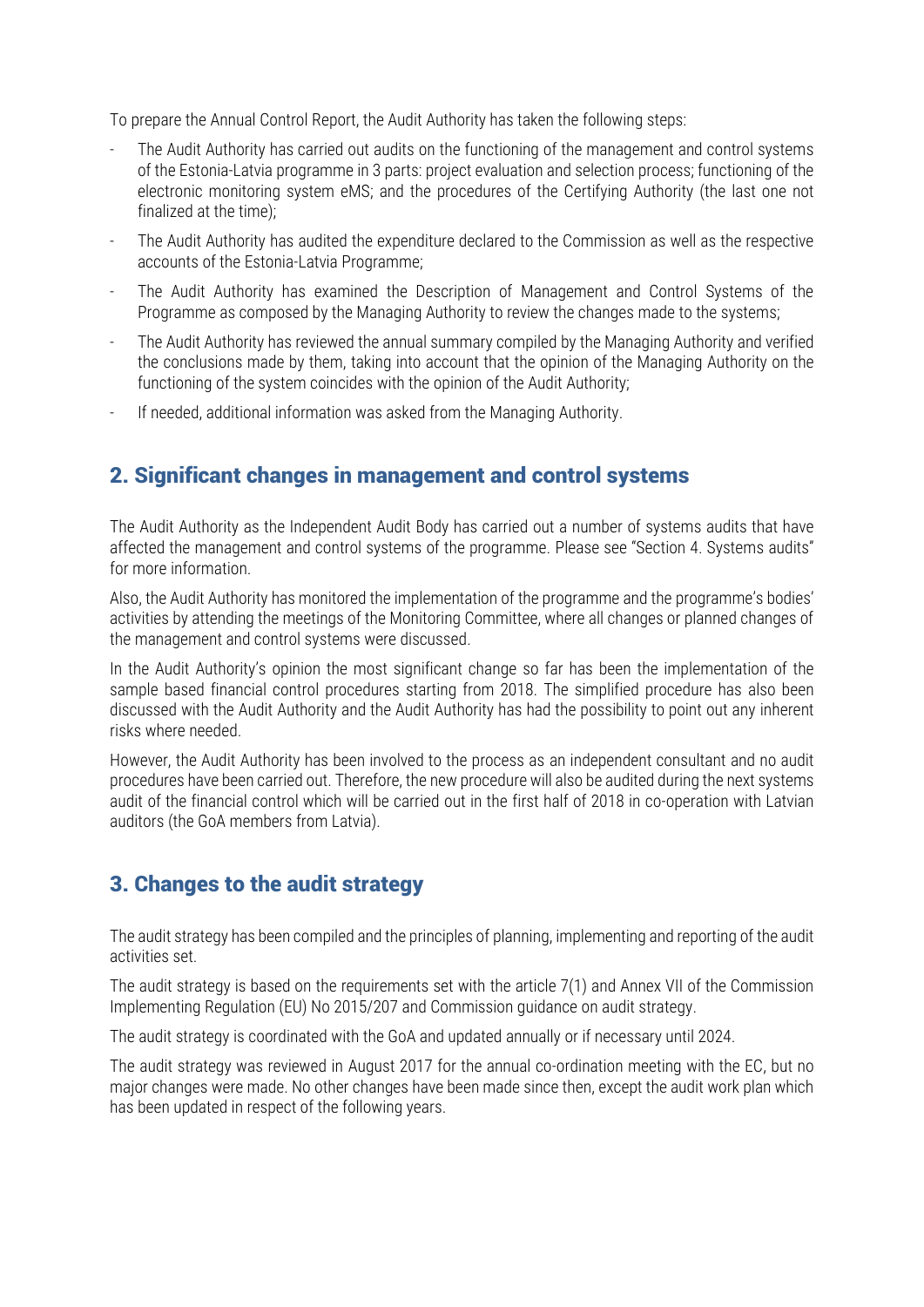### 4. Systems audits

All management and control systems of the Estonia-Latvia programme and all relevant bodies as well as functions will be audited during the programming period. The management and control systems' audits will be planned and carried out annually on the basis of the risk assessment in cooperation with the GoA.

The detailed procedure of planning the management and control systems' audits are described in the audit strategy.

During the audit period the Audit Authority carried out the following systems audits:

Audit of management and control systems of appropriate selection of operations;

There were 11 significant findings made. By the general topic of the findings they could be divided in four groups:

#### o *Recommendations to add or remove selection criteria;*

There were four findings that concentrated on either the necessary criteria that was missing, such as promotion of equality between men and women and the principles of sustainable development; or the criteria that was deemed discriminatory or non-transparent and should thus be changed or removed.

o *Recommendations to match the selection criteria to the sections of application;*

There were two findings that assessed the difficulty of matching the criteria used for evaluating the applications with the specific information presented in the application form and recommended to clarify this.

o *Recommendations to clarify the way the application information is assessed;*

There were four findings that pointed out the difficulty of gathering the information necessary for decisionmaking from the way the data is presented in the application forms in some cases. It was recommended to either change the way information is structured or to clarify the information that is being asked.

o Recommendation to state that the decision of the MC does not depend on the previous processes.

In the auditors' opinion, it was important to state in no uncertain terms, that regardless of the processes, the Monitoring Committee is free to select operations in accordance with their own assessment.

As of the time the Annual Control Report was being compiled, all of those findings had been accepted by the auditee, the recommendations resolved in practice and reviewed by the auditors.

Audit of management and control systems of the electronic monitoring system;

There were two significant findings made.

One of them dealt with the risk that the manager of the electronic monitoring system of the Programme had no equivalent replacement for possible emergencies. The other one pointed out that the current working process in the electronic monitoring system does not allow the users to easily view comments to deductions made by the Programme bodies, which may contribute to mistakes in cases where those deductions affect future payment claims.

As of the time of the Annual Control Report was being compiled, all of those had been accepted by the auditee, but not yet resolved in practice and reviewed by the auditors.

Audit of management and control systems of the Managing Authority fulfilling the functions of the Certifying Authority.

As of the time of the Annual Control Report, this audit had not yet been finalized. However, it had already became clear that no significant findings were made in this audit.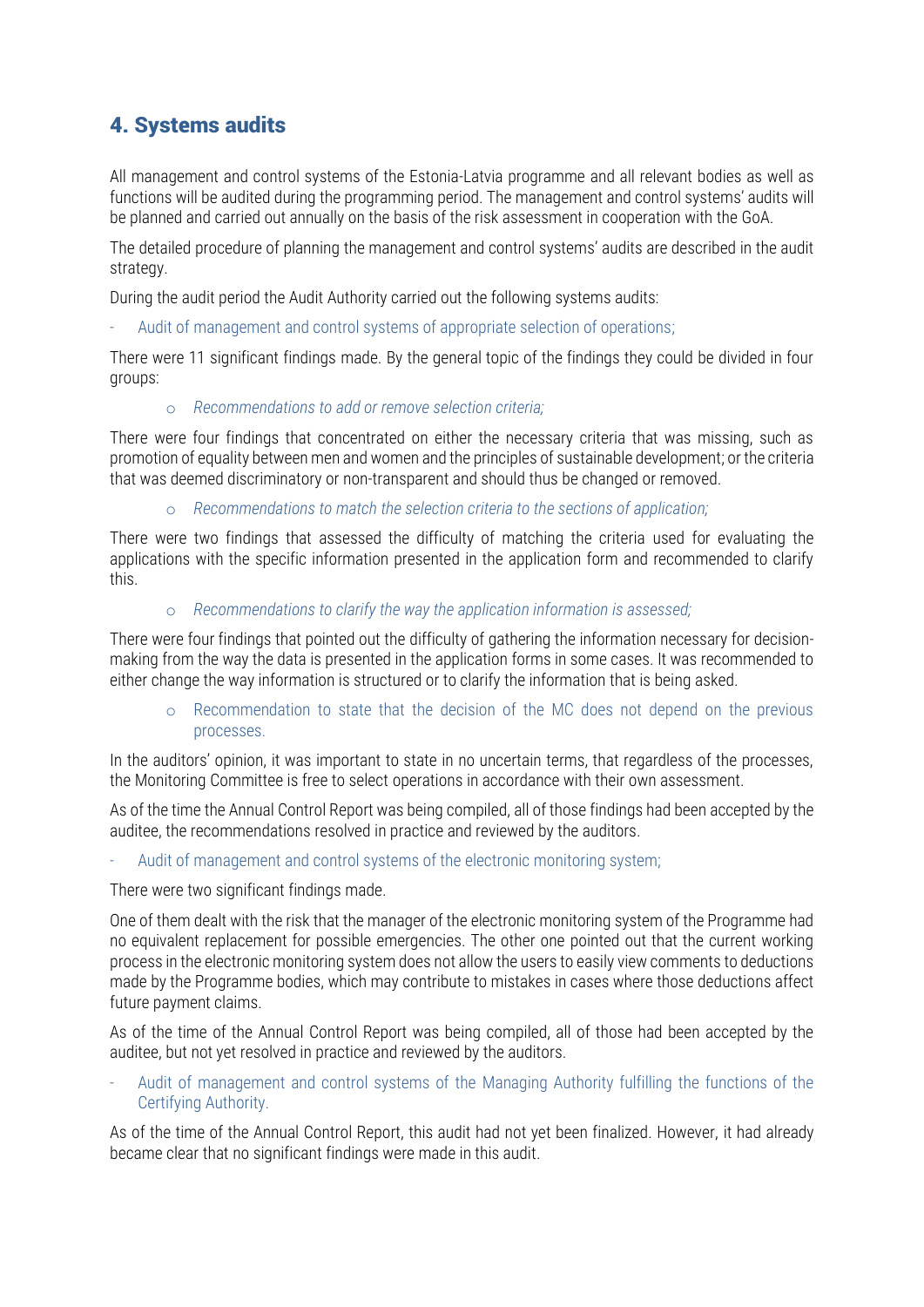In general, the management and control systems of the Estonia-Latvia programme work well, only minor changes are needed. The Programme bodies have responded to the recommendations of audit findings in a prompt manner and the changes made to the systems are quickly taken into practice.

For more detailed information, please see Annex 2.

### 5. Audits of operations

In 2017, the Managing Authority declared costs in total of €25 000 to the Commission. As this was composed entirely of lump-sum payments to five operations for the preparatory costs, no audits of operations were carried out. However, the entirety of this amount was reviewed during the audit of accounts using the same principles as would be during the audits of operations as follows:

- Use of funding as intended;
- Accuracy of bookkeeping records;
- Amount and timing of funding;
- Granting of state aid;
- Communication and publicity.

Carrying out of public procurements was also reviewed, but it was found that it was not applicable to those sums declared.

No ineligible amounts were discovered.

For more detailed information, please see Annex 3.

### 6. Audits of accounts

The Audit Authority has reviewed the Accounts for the reference year (accounting period 01/07/2016- 30/06/2017) compiled by the Certifying Authority based on the following criteria:

The total amount of eligible expenditure declared in accordance with Article 137(1)(a) of the CPR reconciles with the expenditure (and the corresponding public contribution) included in the final payment application submitted to the Commission for the relevant accounting year. If there are differences, the Audit Authority shall assess the adequacy of the explanations provided in the accounts (see Appendix 8 of Annex VII to CIR on reconciliation of expenditure).

It was found that the amount of expenditure declared reconciles to the final interim payment application, which also reconciles to expenditure declared in the interim payment applications for that year, of which there was only one with any expenditure. It was also found, by testing the entirety of this expenditure that those sums correspond to expenditure incurred by beneficiaries and paid in implementing operations. The audit trail for the entirety of this expenditure was also verified. No differences were found and no explanations were needed.

The amounts withdrawn and recovered during the accounting year, the amounts to be recovered as at the end of the accounting year, the recoveries effected pursuant to Article 71 of the CPR, and the irrecoverable amounts presented in the accounts, all correspond to the amounts entered in the Certifying Authority's accounting systems and are based on reasoned decisions taken by the responsible Managing Authority or Certifying Authority.

This was found to be not applicable to the sums declared, as no amounts were withdrawn or recovered, neither irrecoverable amounts presented.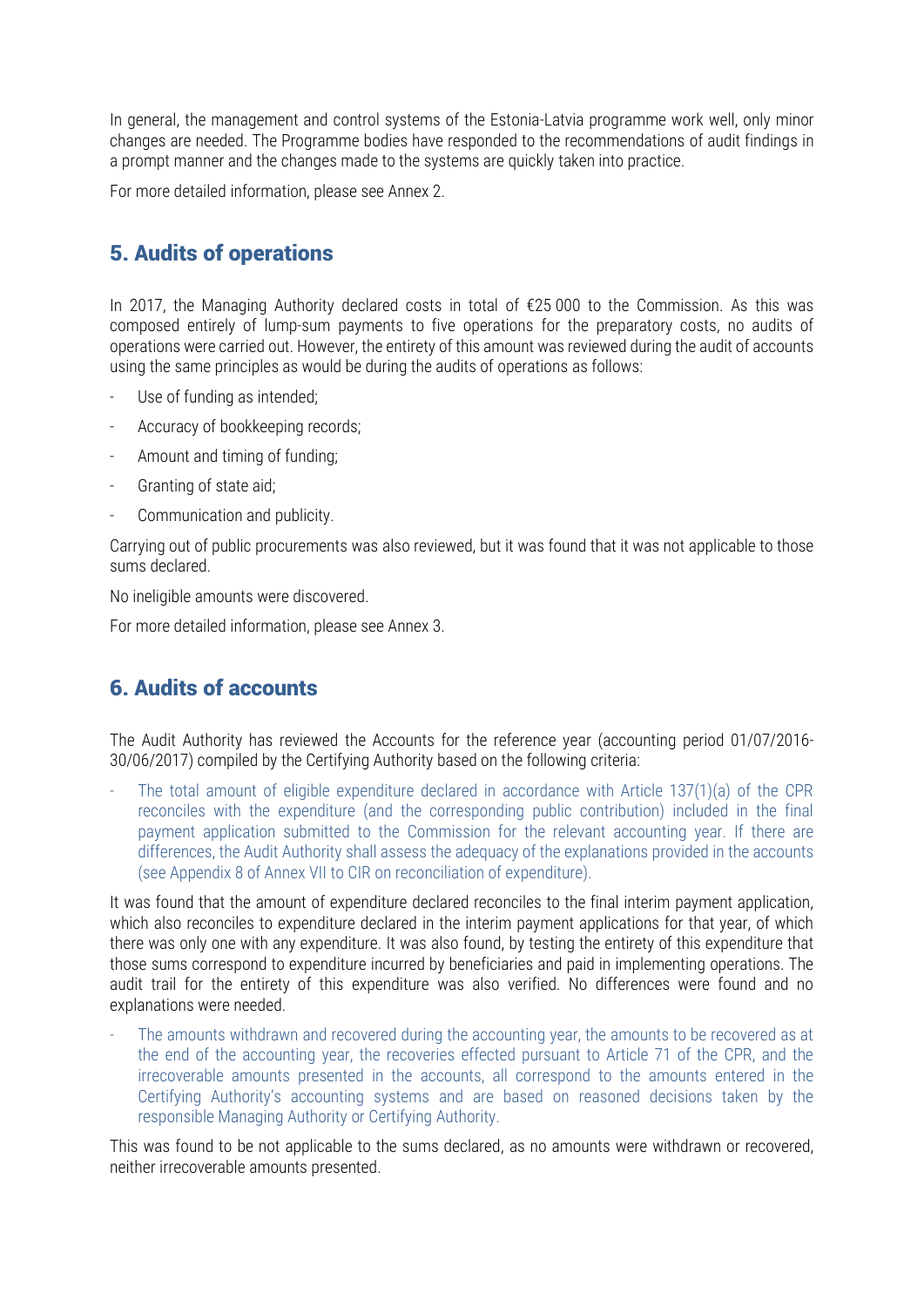Expenditure has been excluded from the accounts in accordance with Article 137(2) of the CPR, where applicable, due to an ongoing assessment of its legality and regularity. The Audit Authority also verifies, possibly on the basis of a sample, that all other required corrections as a result of management verifications or audits were correctly reflected in the accounts for the accounting year concerned.

This was found to be not applicable to the sums declared, as no expenditure has been excluded from the accounts due to the ongoing assessment of its legality and regularity. No corrections were either made as a result of management verifications or audits.

- The amounts of programme contributions paid to financial instruments and advances of State Aid paid to beneficiaries are supported by the information available, in particular from the Managing Authority.

This was found to be not applicable to the sums declared, as they contained no payments to financial instruments or advances of State Aid.

As a result of the audit, the Audit Authority issued an **unqualified opinion** on the Accounts for the reference year (accounting period 01/07/2016-30/06/2017) compiled by the Managing Authority fulfilling the function of the Certifying Authority.

### 7. Coordination between audit bodies and supervisory work of the Audit Authority

#### 7.1 Description of the procedure for coordination between the Audit Authority and any audit body that carries out audits as foreseen in Article 127(2) of the Regulation (EU) No 1303/2013, where appropriate

The coordination between the Audit Authority and national audit body in Latvia has been taken place in the GoA. The Audit Authority is assisted by the GoA according to Article 25 of the Commission Regulation (EU) No 1299/2013 composed of representatives from each Member State.

The functions and responsibilities as well as the organization of the work of the GoA is set with the rules of procedure of the GoA. The annual meeting takes place at least once a year.

The co-operation within the GoA has been very good and successful in general.

In 2017, the main task of the GoA was to carry on with the preparations for the actual audit activity - to prepare the audit methodology for carrying out the audits of operations. For that purpose, the Audit Authority compiled the audit manual and discussed it with the Latvian National Auditors. Special attention was paid on the audit check-lists and documenting the audit procedures, so that the approach and scope of the audit procedures in auditing the Estonian and Latvian project partners would be the same and the partners equally treated. The manual was discussed and approved by the GoA on the last GoA meeting held in November 2017 in Riga.

Additionally to the approval of the audit methodology for the audits of operations, the following topics were discussed during the last GoA meeting:

- Overview of the closure procedures of the programming period 2007-2013;
- Summary and discussion of the audit findings from the systems audits carried out in 2017;
- Plans for compiling the Annual Control Report;
- Planning of the joint systems audit on the functioning of the financial control in Estonia and Latvia.

The next GoA meeting will be held in Tallinn during the year 2018.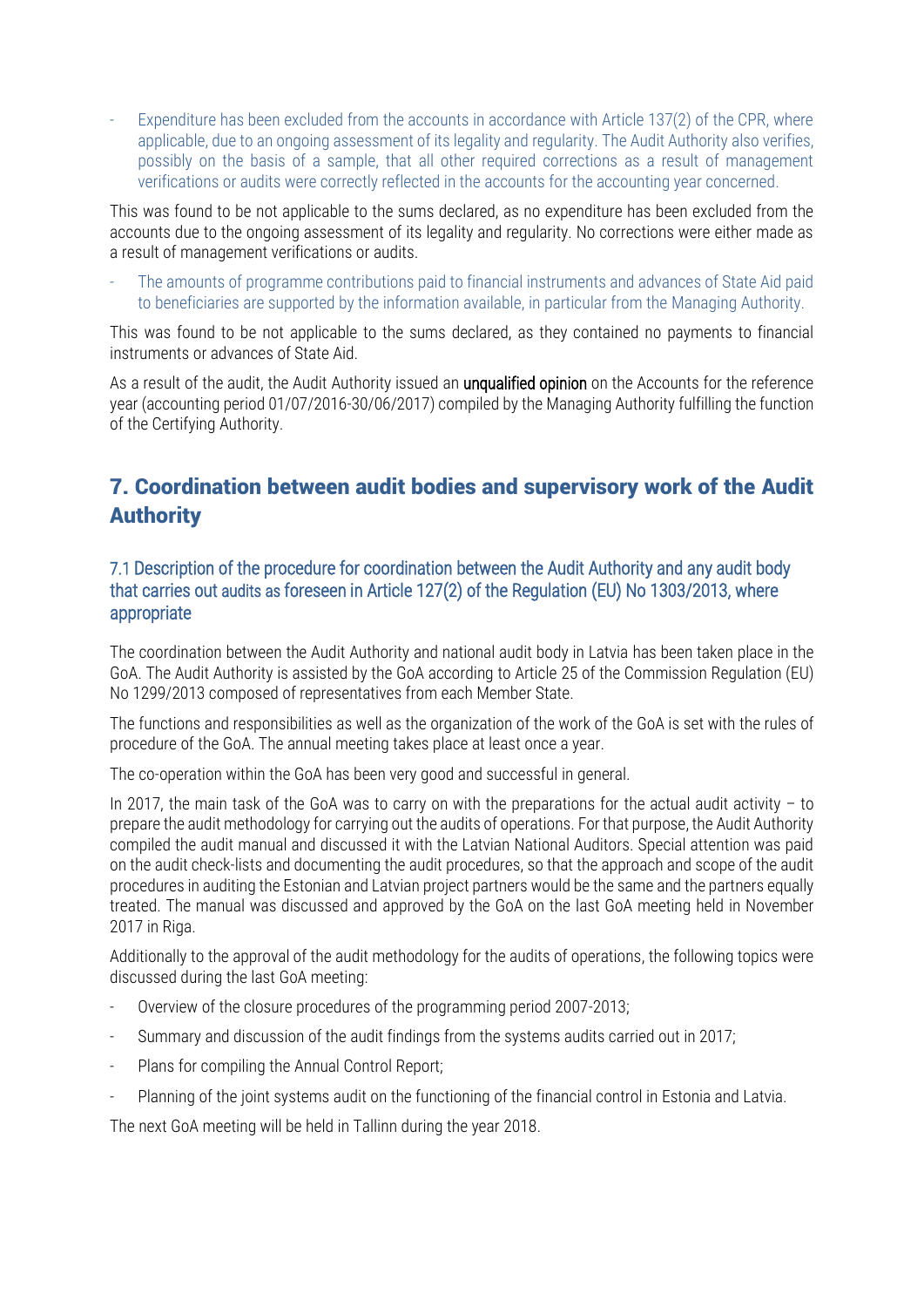#### 7.2 Description of the procedure for supervision and quality review applied by the Audit Authority to such audit body(ies).

The Audit Authority ensures the compliance of the audit work of the Member State auditors with the internationally accepted auditing standards and by providing the auditors with the relevant programme documents (audit strategy and audit manual). However, the Member State auditors remain ultimately responsible for work carried out according to the Member State audit regulations. The errors found or the disputes arising from the findings of the Member State auditors are their ultimate responsibility. The Audit Authority's competence does not extend to the evaluation of the violations of the Member State national legislation.

Nevertheless, the quality assurance of audit reports and control check-lists composed by the Member State auditors will be provided through review of the documents by the Audit Authority. If needed, detailed explanations will be asked from the Member State auditors.

The detailed procedure of the quality assurance is described in the Audit Strategy.

### 8. Other information

There is no other information to be reported to the European Commission.

#### 9. Overall level of assurance

The Audit Authority issues an opinion on the assurance to the management and control systems as a whole, taking into account the results of both the systems audits and the audits of operations.

The assessment of the three systems audits is either category I or II.

By summarizing the results of the systems audits, the Audit Authority considered the following aspects:

- The number and nature of significant findings and recommendations made as the result of the audit procedures;
- The follow-up activities of the audit findings and recommendations and Managing Authorities response to the auditors' recommendations. Currently there are no open, unresolved audit findings;
- The impact of the audit findings and results to the overall functioning of the management and control systems.

As a result, the Audit Authority decided that the management and control systems warrants an overall assessment of **category** I as a whole, as two of the audits were categorized as category I and the third one, categorized as category II had all its findings accepted and recommendations put into practice during the audit period.

While no audits of operations were carried out, the additional work done on the entirety of amounts declared to the Commission led to no ineligible amounts discovered and no findings.

The overall level of assurance is thus declared by the Audit Authority as category I.

So, based on the previously declared information, the Audit Authority issues an **unqualified opinion** for the year 2017.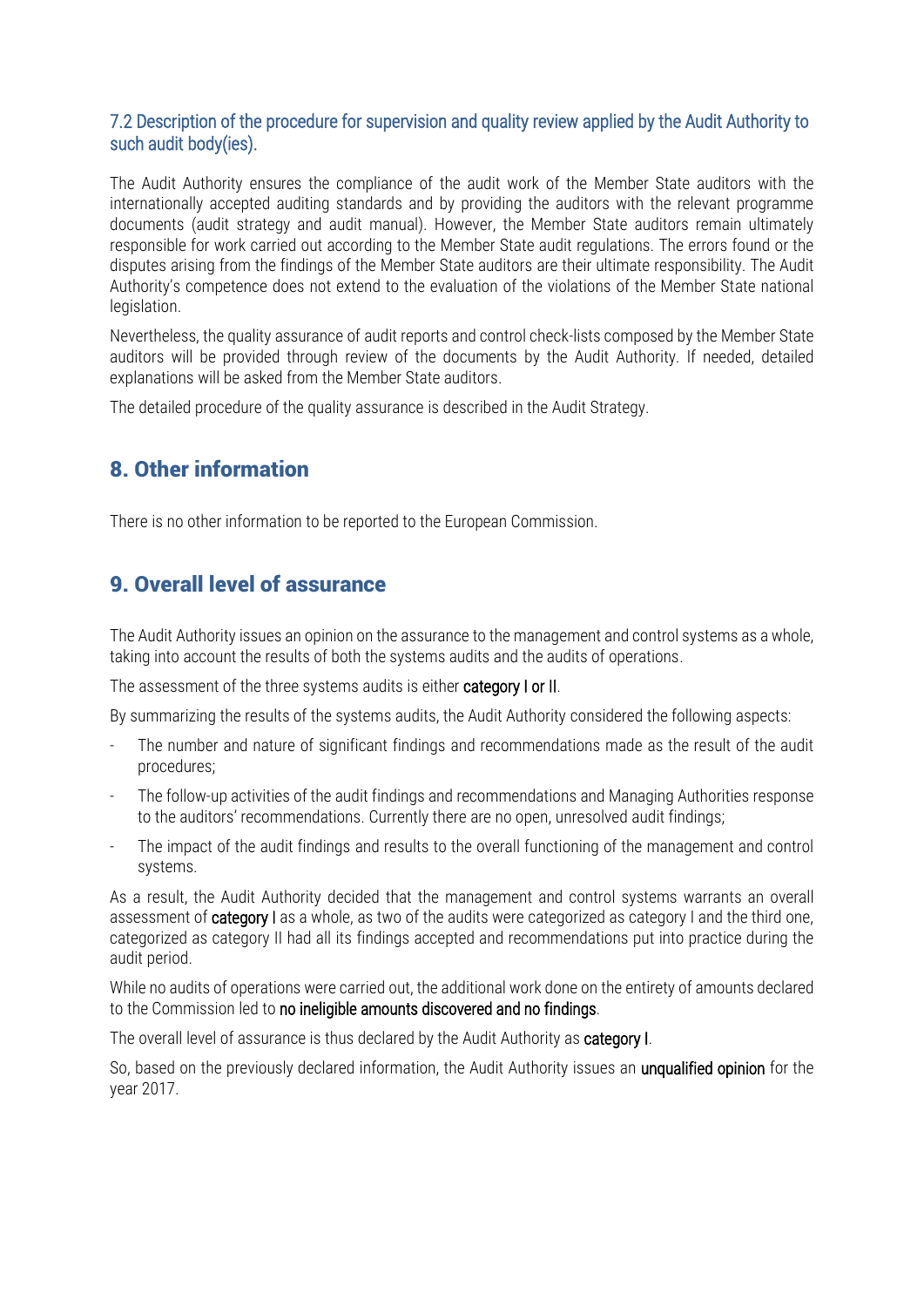# ANNEX 1 – Results of Systems Audits

|                       |             |                                                                                               |                                                                    | Operational Programme: INTERREG V-A - ESTONIA-LATVIA |                                       |     |     |     |     |     |     |     |      |                                                                      | Comments    |                  |         |                                               |
|-----------------------|-------------|-----------------------------------------------------------------------------------------------|--------------------------------------------------------------------|------------------------------------------------------|---------------------------------------|-----|-----|-----|-----|-----|-----|-----|------|----------------------------------------------------------------------|-------------|------------------|---------|-----------------------------------------------|
| <b>Audited Entity</b> | Fund        | <b>Tigues</b><br>$\frac{e}{\hbar}$<br>$\mathbf{r}$<br>Title                                   | <b>audit</b><br>the final<br>report<br>$\overline{\sigma}$<br>Date | (CCI No: 2014TC16RFCB050)<br>Key requirements:       |                                       |     |     |     |     |     |     |     |      | ssment<br>$\triangleleft$<br>ကဲ<br>$\mathbf{r}$<br>asse<br>(category |             |                  |         |                                               |
|                       |             |                                                                                               |                                                                    | ξă                                                   | KR <sub>2</sub>                       | KR3 | KR4 | KR5 | KR6 | KR7 | KR8 | KR9 | KR10 | KR11                                                                 | <b>KR12</b> | KR <sub>13</sub> | Overall |                                               |
| MA                    | <b>ERDF</b> | Audit of appropriate<br>selection of operations                                               | 31/03/2017                                                         |                                                      | $\begin{array}{c} \hline \end{array}$ |     |     |     |     |     |     |     |      |                                                                      |             |                  |         | Audit Report<br>No JKS-6/2016                 |
| MA                    | <b>ERDF</b> | Audit of the electronic<br>monitoring system                                                  | 14/02/2018                                                         |                                                      |                                       |     |     |     |     |     |     |     |      |                                                                      |             |                  |         | Audit Report<br>No JKS-11/2016                |
| MA                    | ERDF        | Audit of the Managing<br>Authority fulfilling the<br>functions of the<br>Certifying Authority | Is still being<br>finalized                                        |                                                      |                                       |     |     |     |     |     |     |     |      |                                                                      |             |                  |         | Preliminary Audit<br>Report<br>No JKS-12/2016 |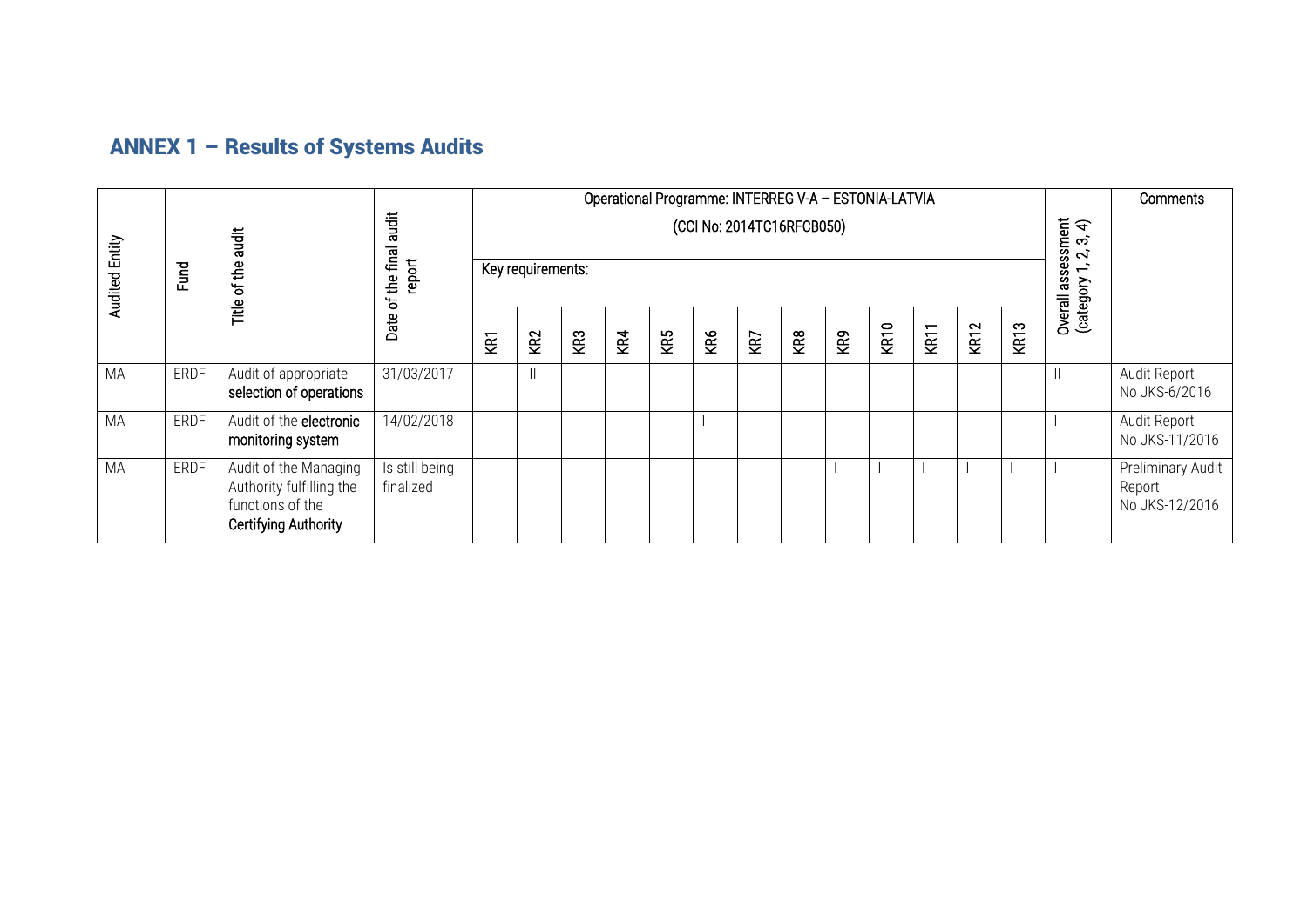# ANNEX 2 – Significant findings of Systems Audits

| Finding                                                                                                                                                                                                         | Finding accepted by<br>the auditee | Recommendation carried<br>out by the auditee | Result accepted by<br>the auditors |
|-----------------------------------------------------------------------------------------------------------------------------------------------------------------------------------------------------------------|------------------------------------|----------------------------------------------|------------------------------------|
| Audit of appropriate selection of operations                                                                                                                                                                    |                                    |                                              |                                    |
| Finding 2.1.1. Currently, there is a criteria used that is not in accordance with the principle of non-<br>discrimination. That criteria should be removed                                                      | Yes                                | Yes                                          | Yes                                |
| Finding 2.1.2. Currently, there is no criteria used to assess the principles of the promotion of equality<br>between men and women and the principles of sustainable development. That criteria should be added | Yes                                | Yes                                          | Yes                                |
| Finding 2.1.5. Currently, there are criteria used that are not in accordance with the principle of non-<br>discrimination. Those criteria should be removed                                                     | Yes                                | Yes                                          | Yes                                |
| Finding 2.1.6. Currently, there are criteria used that are not in accordance with the principle of<br>transparency. Those criteria should be removed                                                            | Yes                                | Yes                                          | Yes                                |
| Finding 2.4.1. Any criteria used for assessment should be matched to specific sections of the application<br>form                                                                                               | Yes                                | Yes                                          | Yes                                |
| Finding 2.4.2. The quidance to applicants should include the information stating which section is<br>evaluated according to which criteria                                                                      | Yes                                | Yes                                          | Yes                                |
| Finding 2.4.3. There should be clear information communicating to the applicants that regardless of the<br>assessment scores, the application can be not accepted if the Monitoring Committee decides so        | Yes                                | Yes                                          | Yes                                |
| Finding 2.4.4. The activities and budget should be easily understandable as divided between different<br>partners of the project                                                                                | Yes                                | Yes                                          | Yes                                |
| Finding 2.4.5. Assessment of coordination and cooperation activities in the project is difficult based on<br>the information asked currently                                                                    | Yes                                | Yes                                          | Yes                                |
| Finding 2.4.6. Assessment of activities as compared to reporting periods in the project is difficult based<br>on the information asked currently                                                                | Yes                                | Yes                                          | Yes                                |
| Finding 2.4.7. Assessment of publicity measures during and after the project is difficult based on the<br>information asked currently                                                                           | Yes                                | Yes                                          | Yes                                |
| Audit of management and control systems of the electronic monitoring system                                                                                                                                     |                                    |                                              |                                    |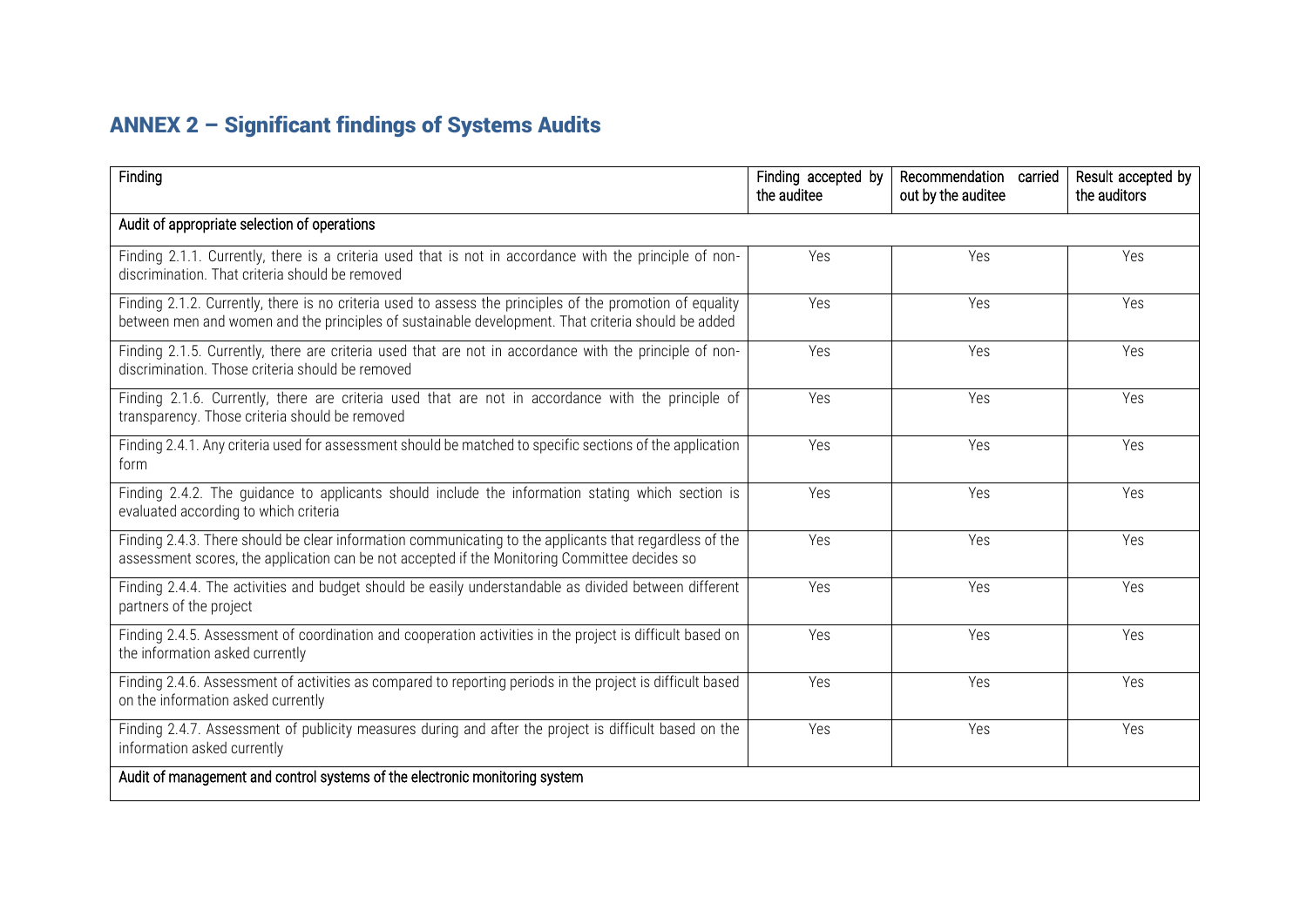| Finding 6.2.1. The deductions and comments made by the Programme authorities during the processing<br>of project reports should be viewable more easily | Yes | Ongoing | Ongoing |  |  |  |  |
|---------------------------------------------------------------------------------------------------------------------------------------------------------|-----|---------|---------|--|--|--|--|
| Finding 6.3.1. The replacement arrangement for the eMS Manager does not have similar rights in the<br>eMS system                                        | Yes | Ongoing | Ongoing |  |  |  |  |
| Audit of management and control systems of the Managing Authority fulfilling the functions of the Certifying Authority                                  |     |         |         |  |  |  |  |
| No significant findings                                                                                                                                 | N/A | N/A     | N/A     |  |  |  |  |